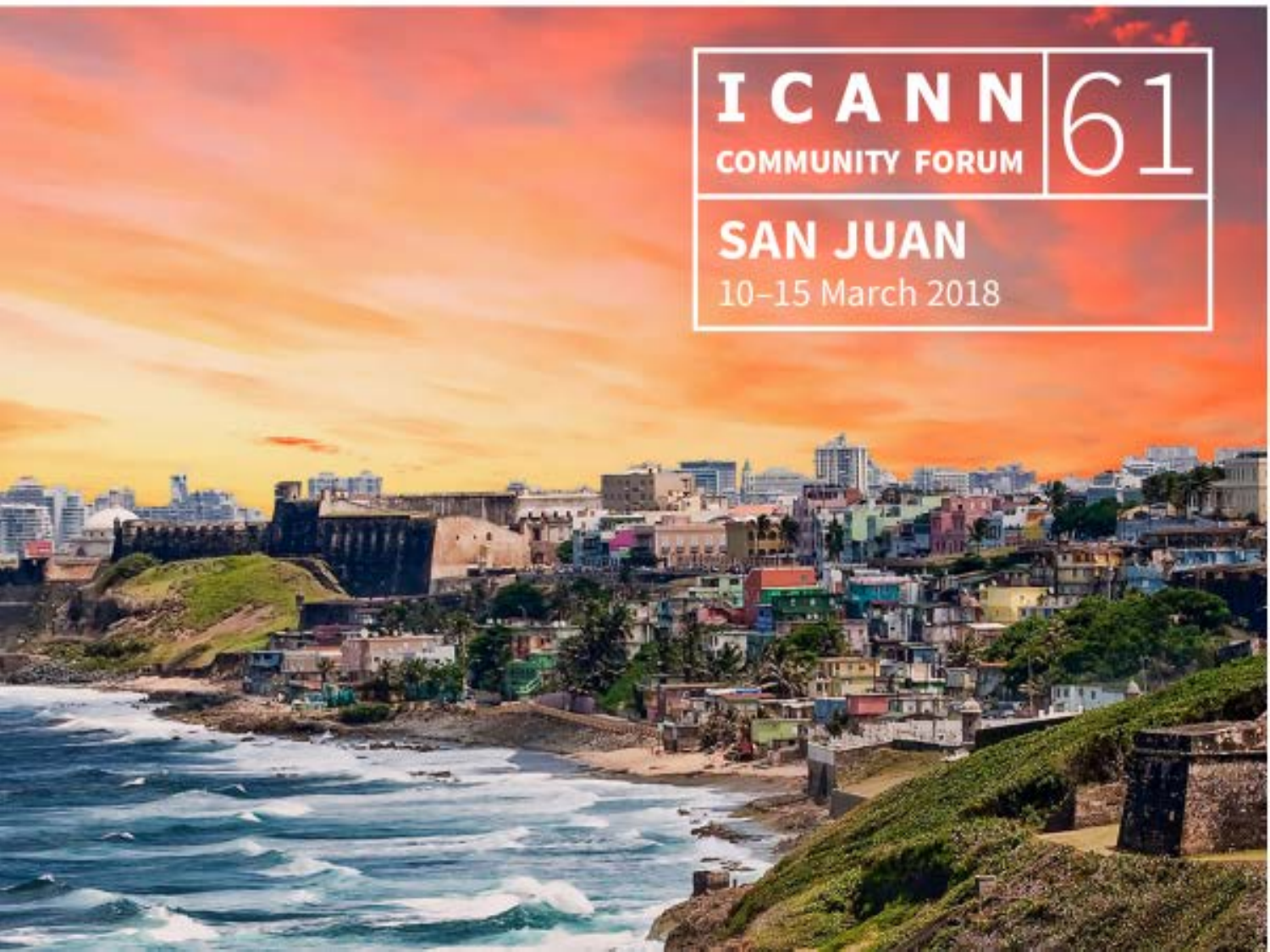#### **CCWG-Accountability WS2 ICANN 61 Update**



March 2018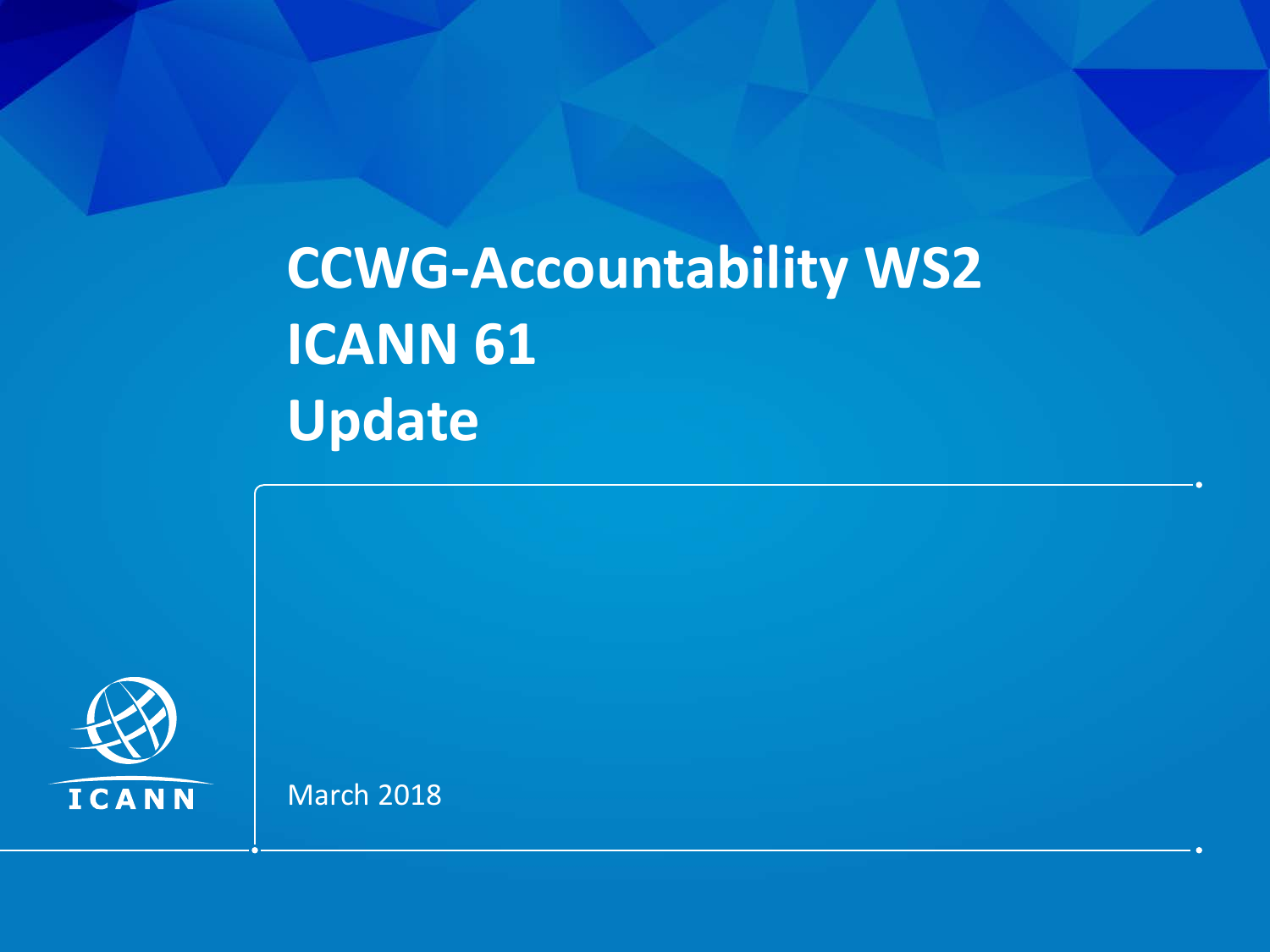## Agenda

- 1. Current Status
- 2. Review of recommendations
- 3. Process going forward
- 4. Questions
- 5. Adjournment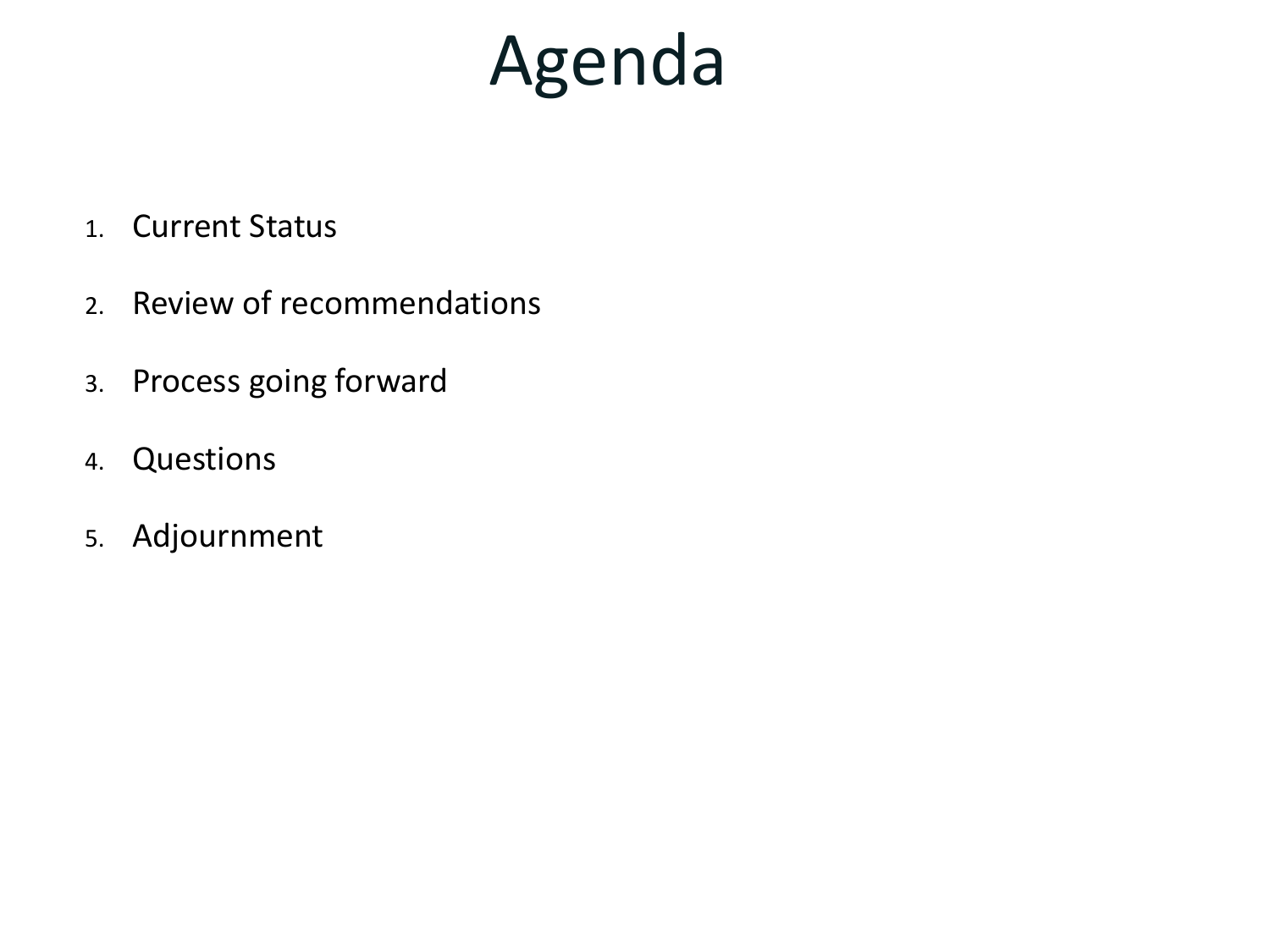#### **1. Current Status**

All 8 topics have submitted recommendations for the final report:

- 1. Diversity
- 2. Guidelines for good faith ….
- 3. Human Rights FOI
- 4. Jurisdiction
- 5. Ombudsman
- 6. SO/AC Accountability
- 7. Staff Accountability
- 8. Transparency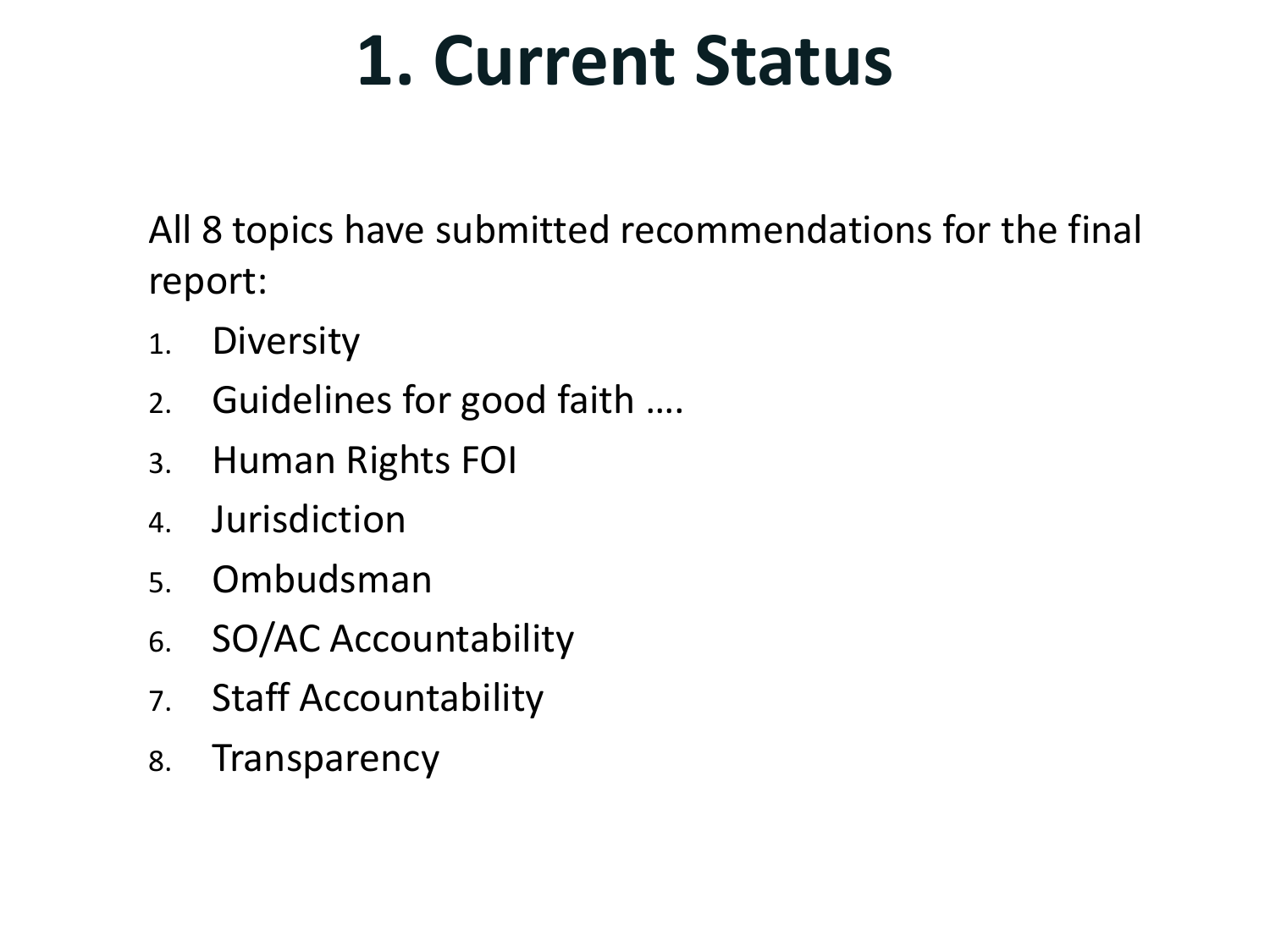#### **1. Current Status**

CCWG-Accountability-WS2 is currently preparing for a final public consultation on all recommendations.

- Given each topic has been developed individually and has been the subject of an individual public consultation, the focus of this public consultation will be on how any issues of overlap or conflict between sets of recommendations have been resolved.
- Currently there are no conflicts between sets of recommendations.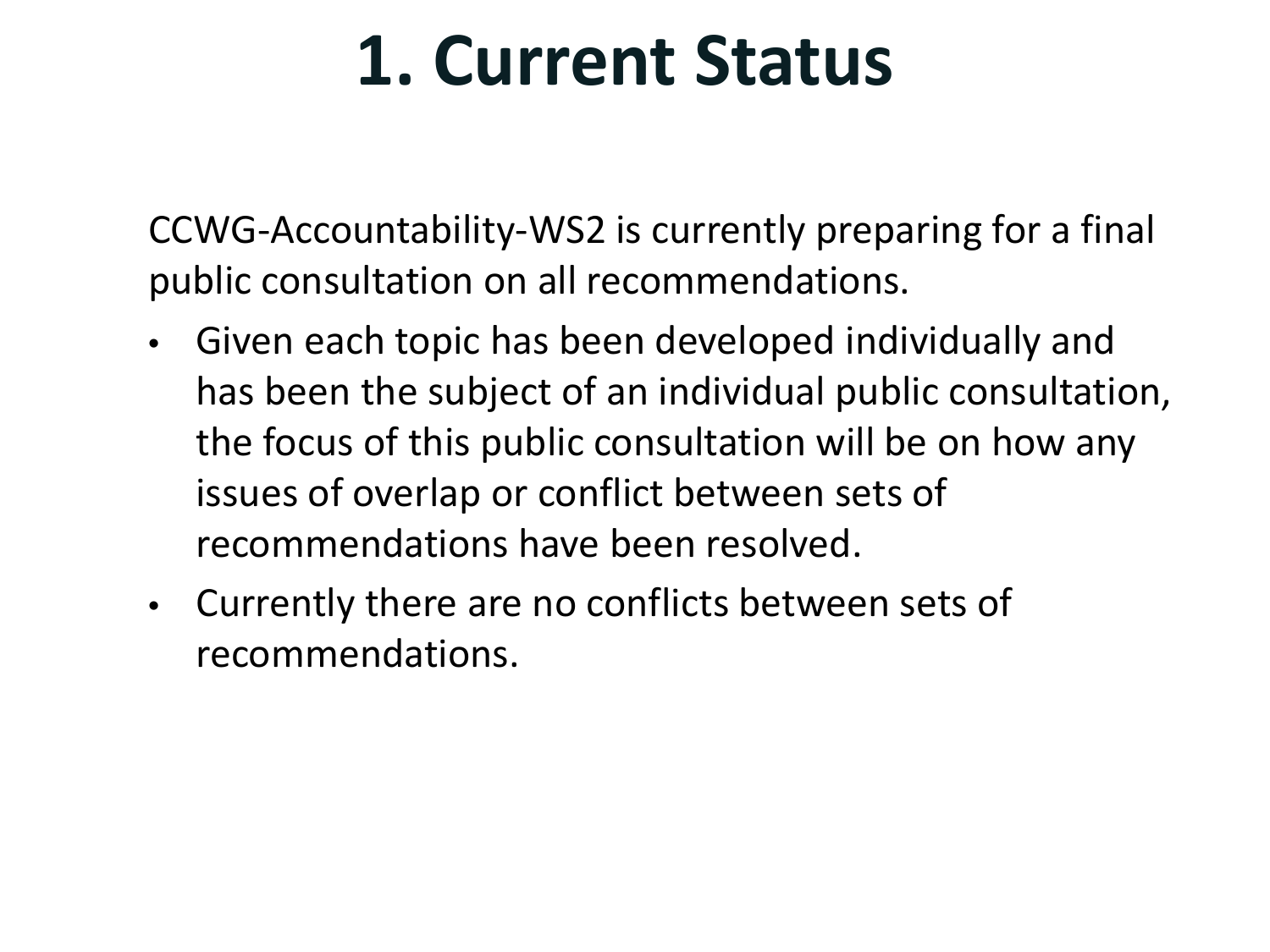## **2. Recommendations - Diversity**

8 recommendations ICANN and all SO/AC s **should** implement. These are broken down into 3 main themes:

- Defining Diversity  $-2$  recommendations
- Measuring and Promoting Diversity  $-3$ recommendations
- Supporting Diversity 3 recommendations

Recommendations are structured to allow SO/AC s to adjust the diversity requirements and regular assessment to their needs.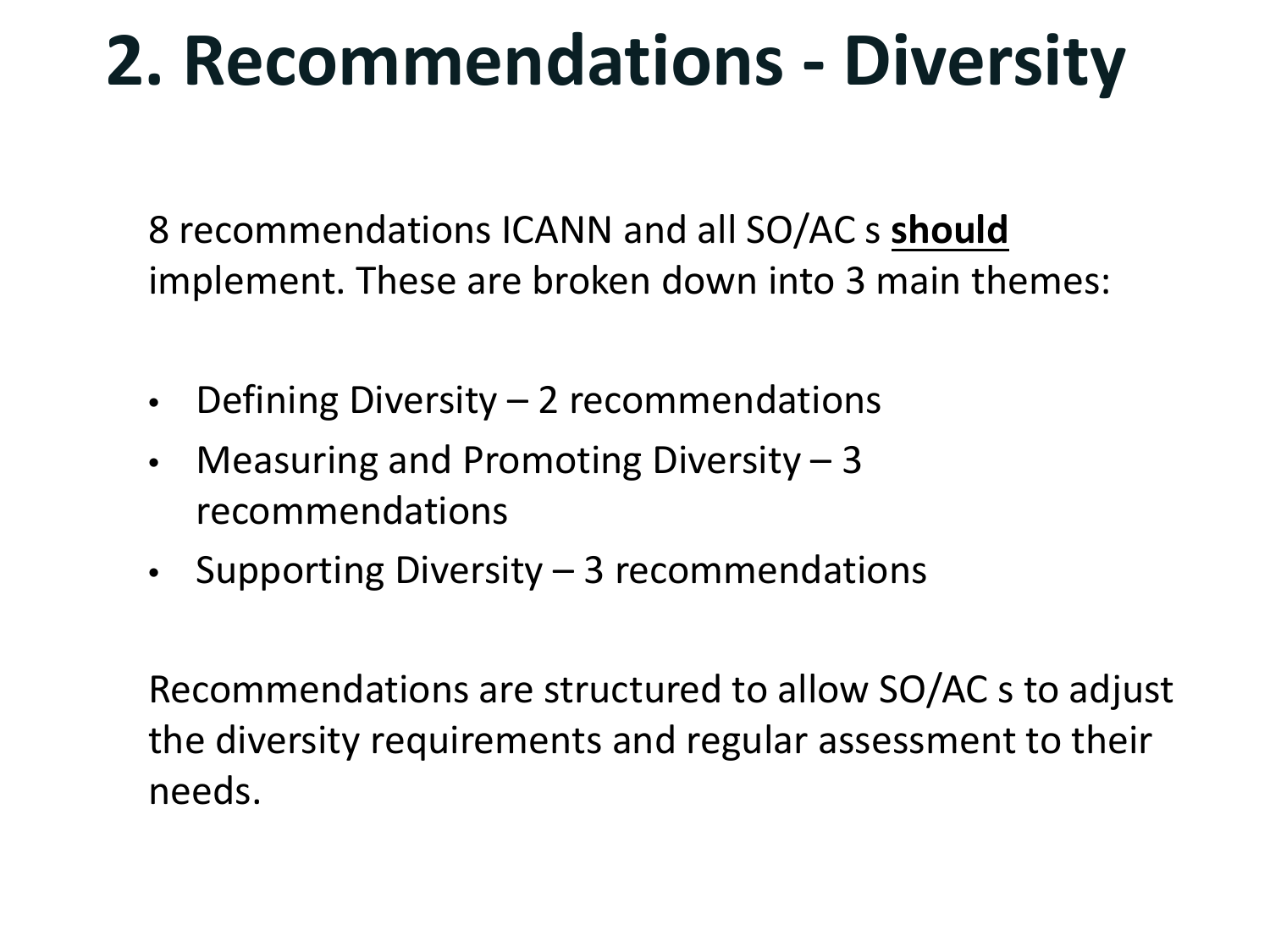## **2. Recommendations – Guidelines for good faith**

- Complete name is Guidelines for standards of conduct presumed to be in good faith associated with exercising removal of individual ICANN Board Directors
- $\circ$  Simply a few optional recommendations to ensure that a representative from an SO/AC using the new accountability procedures to remove an ICANN Board Director (and following these good faith recommendations) will be indemnified if they are sued by the Director they are seeking to remove.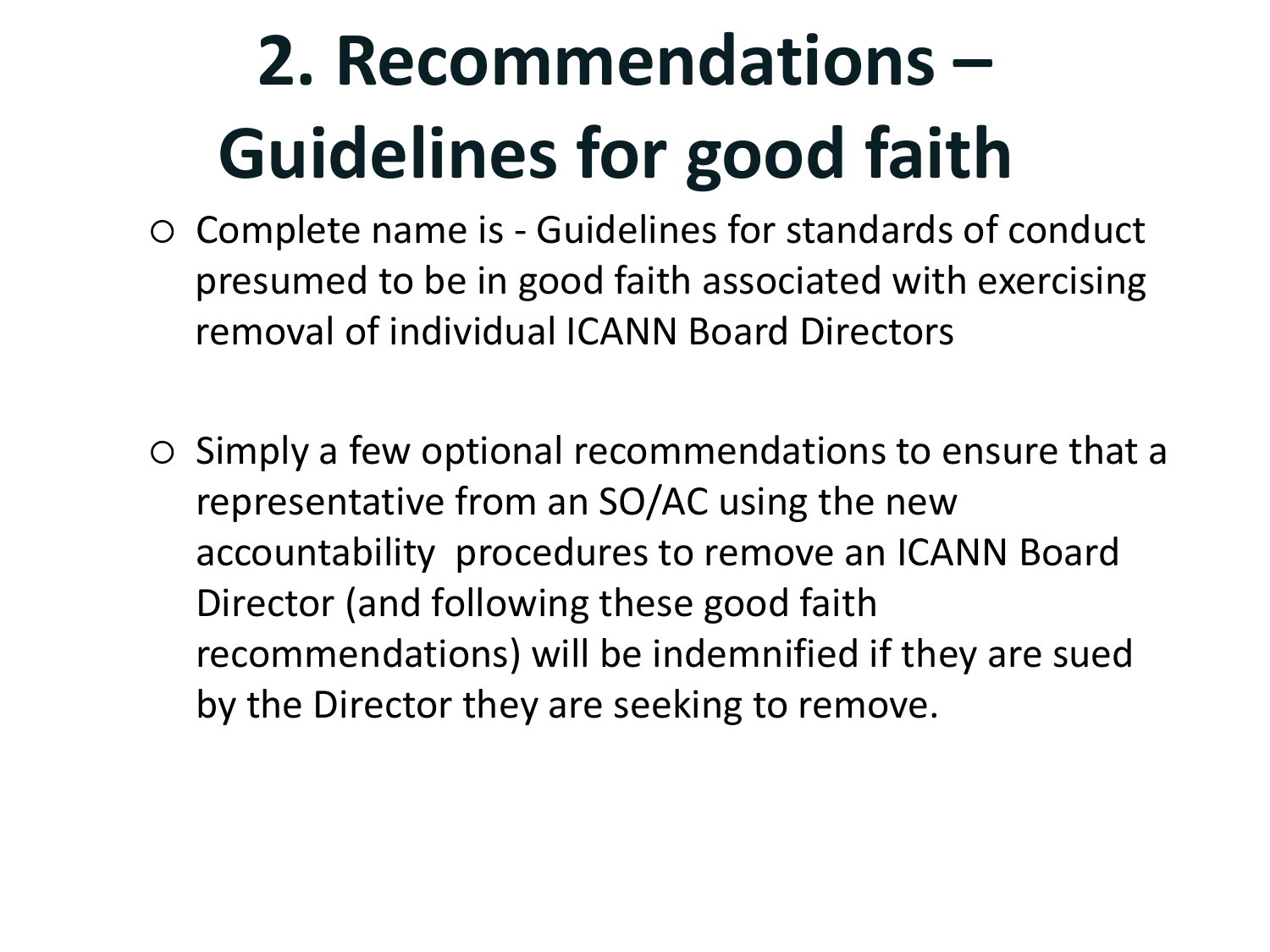## **2. Recommendations – Human Rights FOI**

- CCWG-Accountability-WS1 recommendations on Human Rights required a Framework of Interpretation (FOI) be accepted by ICANN prior to those recommendations coming into force. This FOI was developed in WS2.
- The FOI is a high level framework to help ICANN and SO/ACs to consider the implications of the Human Rights requirements in their work.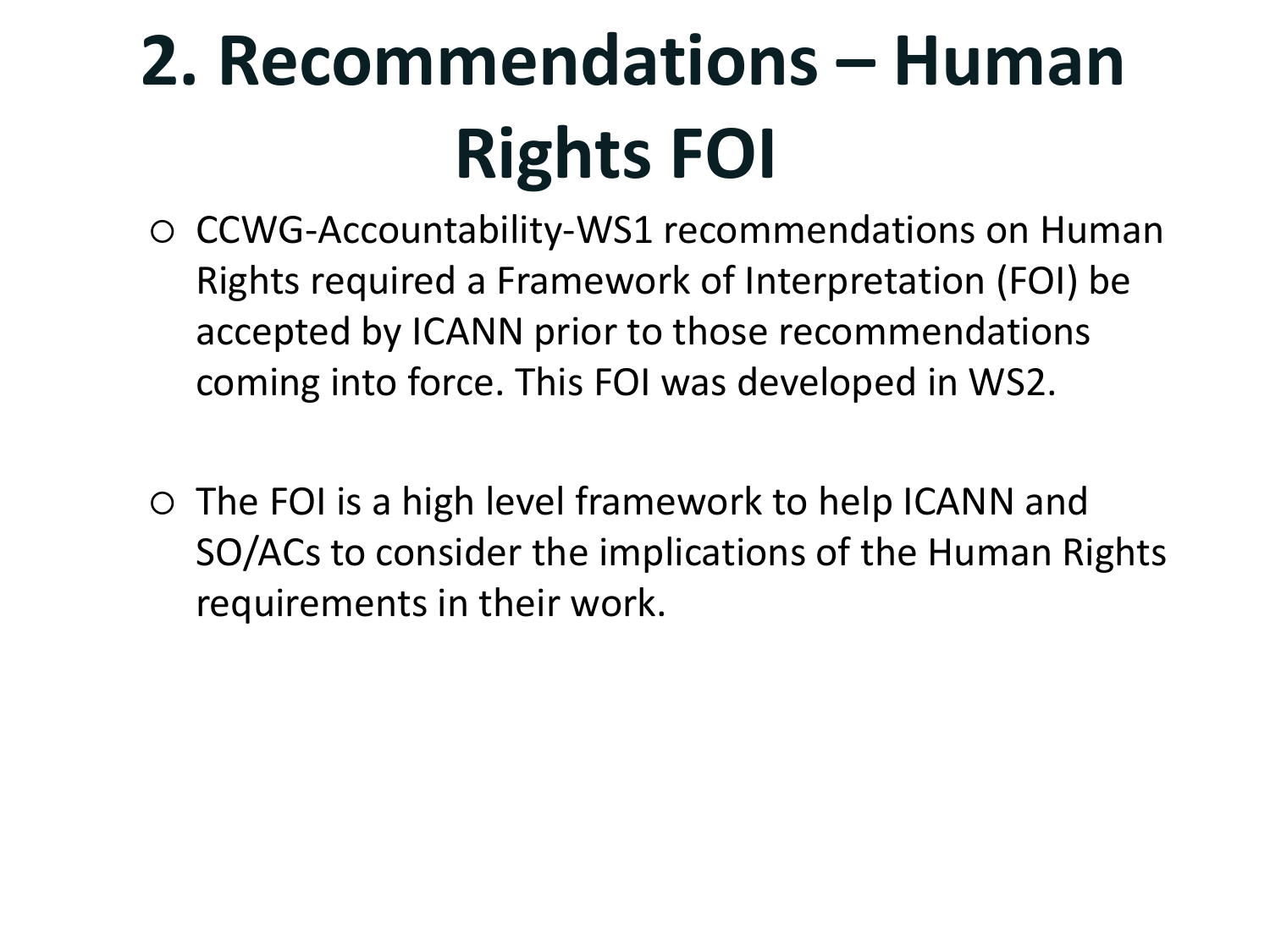## **2. Recommendations – Jurisdiction**

- Two sets of recommendations:
- Recommendations to ICANN Relating to OFAC Sanctions and Other Sanctions
	- ICANN Terms and Conditions for Registrar Accreditation Application Relating to OFAC Licenses
	- Approval of gTLD Registries
	- Application of OFAC Limitations by Non-US Registrars
	- General Licenses
- Recommendations relating to Choice of Law and Choice of Venue Provisions in ICANN Registry and Registrar Agreements (these are only suggestions as these cannot be made binding using this process)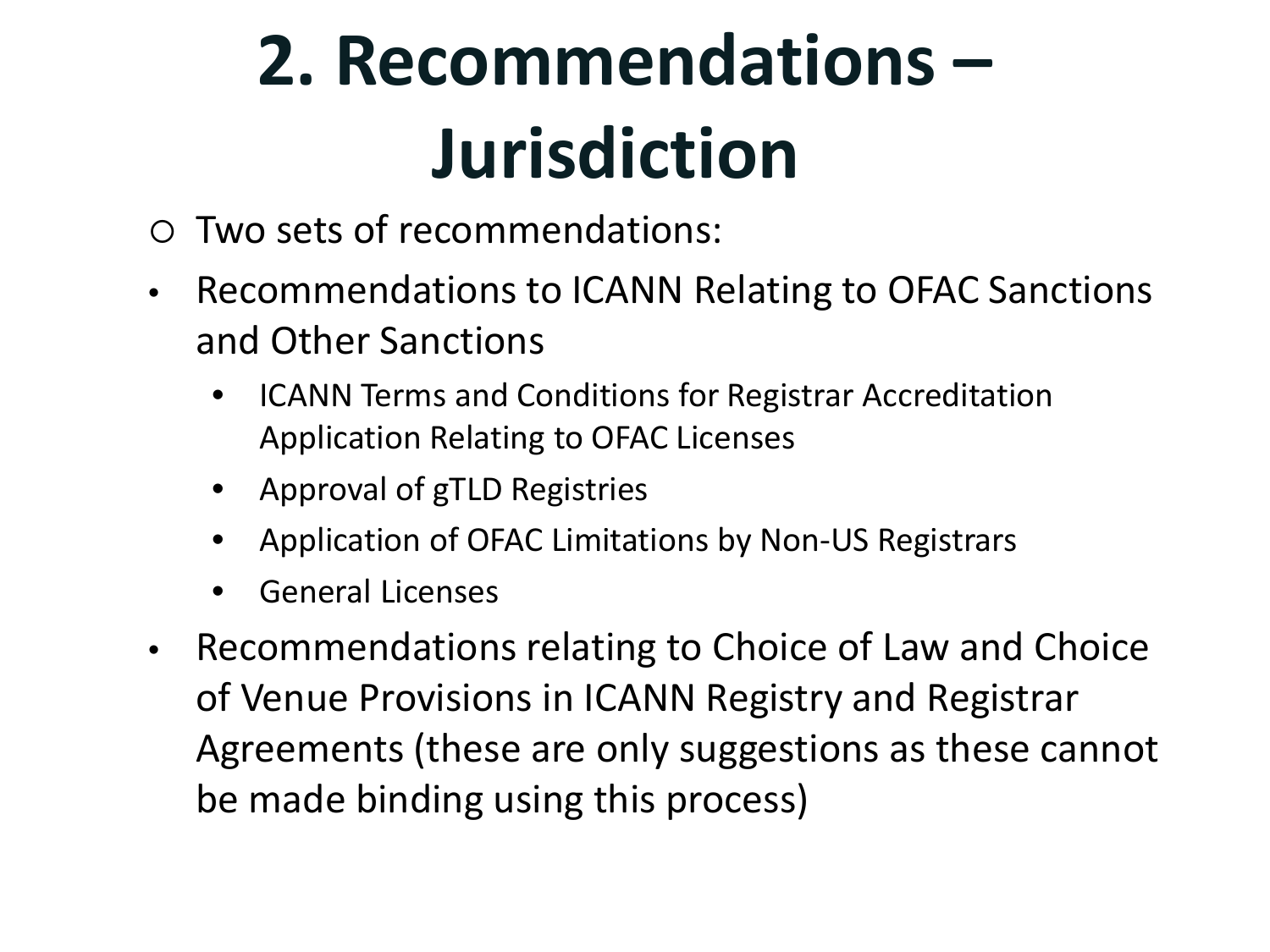## **2. Recommendations – Ombudsman**

11 recommendations which are very closely based on the recommendations made by the independent external evaluation of the office of the Ombuds:

- 1. Having a more strategic focus
- 2. Adapting its procedures
- 3. Communicating this to the community
- 4. Establishing timelines for all parts of the community to respond to requests from the Ombuds.
- 5. Establishing timelines for its own handling of complaints
- 6. Ensuring the office of the Ombuds has formal mediation training and experience
- 7. Ensuring diversity to those wishing to use the services of the Ombuds.
- 8. Establishment of an advisory panel to increase independence
- 9. Reviewing the rules of the Ombuds employment contract
- 10. Ensuring that an annlual Ombuds report is published
- 11. Defining the requirements for Ombuds implication in non-complaints works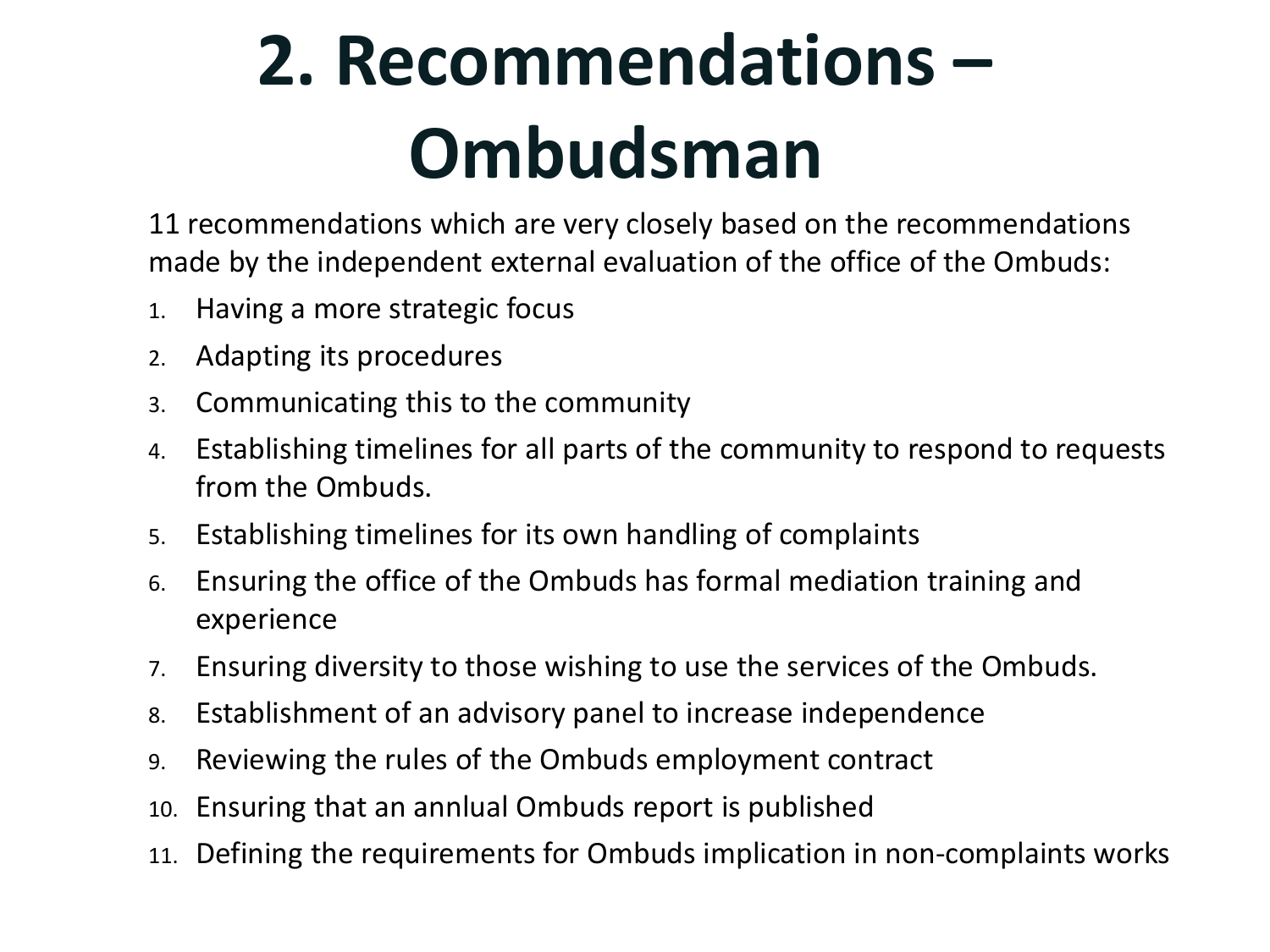## **2. Recommendations – SO/AC Accountability**

#### **Recommendations are broken down into 3 tracks:**

- **Track 1:** Review and develop recommendations to improve SO/AC processes for accountability, transparency, & participation that are helpful to prevent capture – Makes 29 recommendations that each SO/AC/Group **should** implement.
- **Track 2:** Evaluate the proposed "Mutual Accountability Roundtable" to assess its viability and, if viable, undertake the necessary actions to implement it - While a small minority of CCWG participants supported this, the CCWG consensus view is not to recommend the Mutual Accountability Roundtable for formal implementation.
- **Track 3:** Assess whether the IRP would also be applicable to SO & AC activities – The conclusion is that the IRP should not be made applicable to activities of SO/AC/Groups. The appropriate mechanism for individuals to challenge an AC or SO action or inaction is though ICANN's Ombuds Office, whose bylaws and charter are adequate to handle such complaints.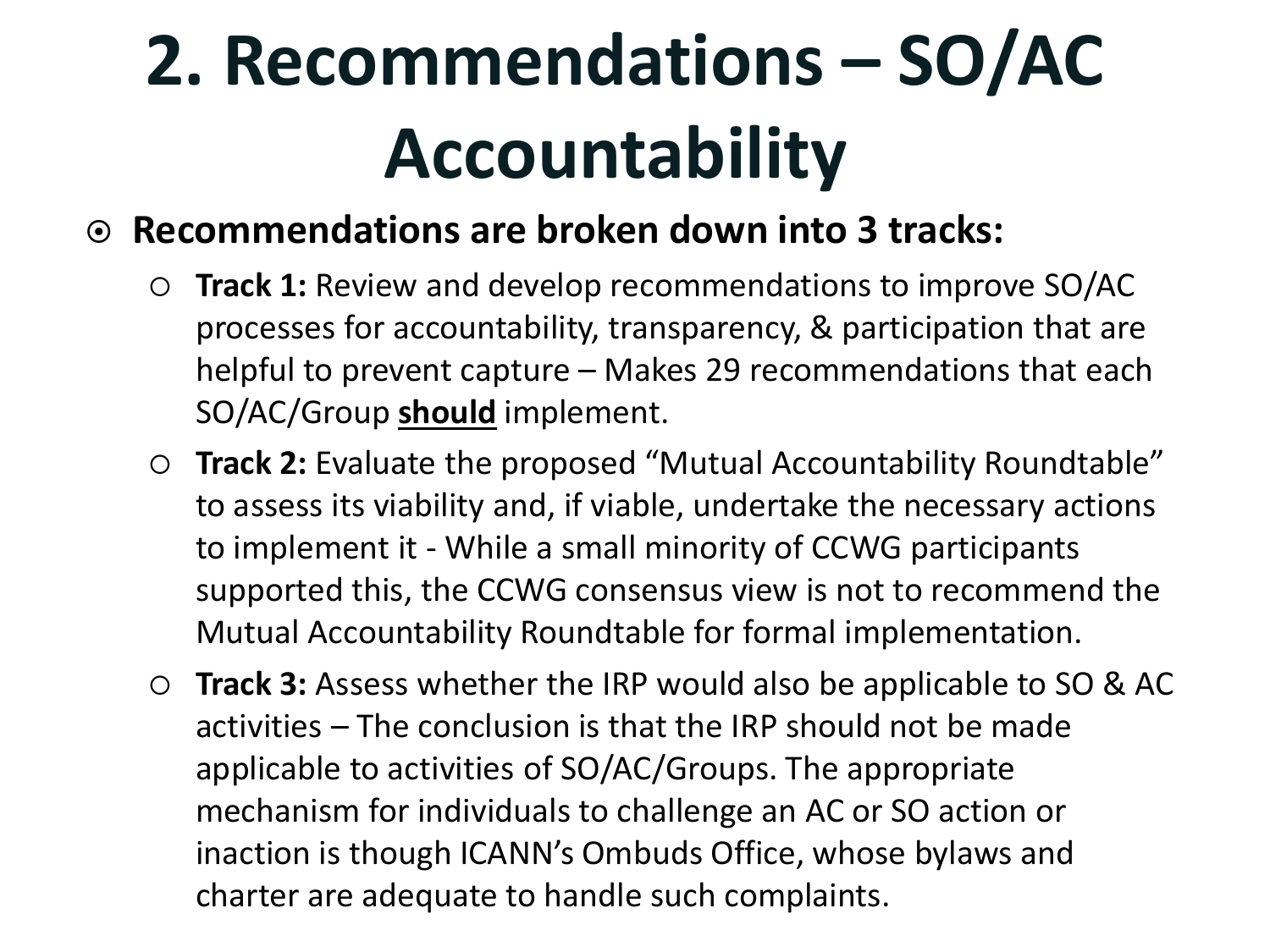## **2. Recommendations – Staff Accountability**

**Three main recommendations to address underlying issues or concerns identified through the group's analysis:**

- 1. Addressing the lack of understanding of the existence and/or nature of existing staff accountability mechanisms.
- 2. Addressing the lack of clearly defined, or broadly understood, mechanisms to address accountability concerns between community members and staff members regarding accountability or behavior .
- 3. Addressing the lack of service level definitions and guidelines.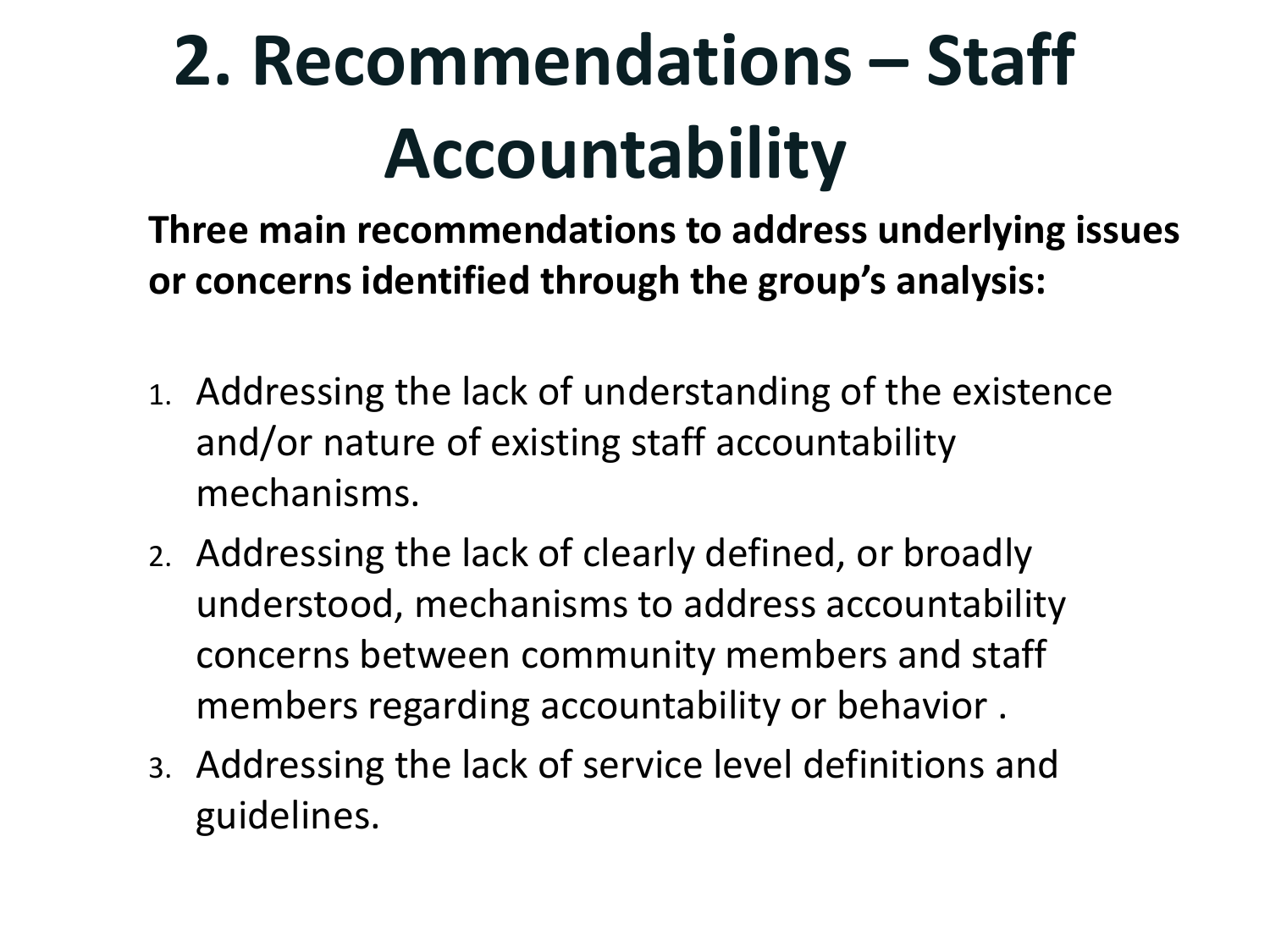# **2. Recommendations – Transparency**

#### **Sub-group made recommendations in 4 areas:**

- 1. Improving ICANN's Documentary Information Disclosure Policy (DIDP) – 21 recommendations.
- 2. Documenting and Reporting on ICANN's Interactions with Governments – 1 recommendation.
- 3. Transparency of Board Deliberations 3 recommendations.
- 4. Improving ICANN's Anonymous Hotline (Whistleblower Protection) – 8 recommendations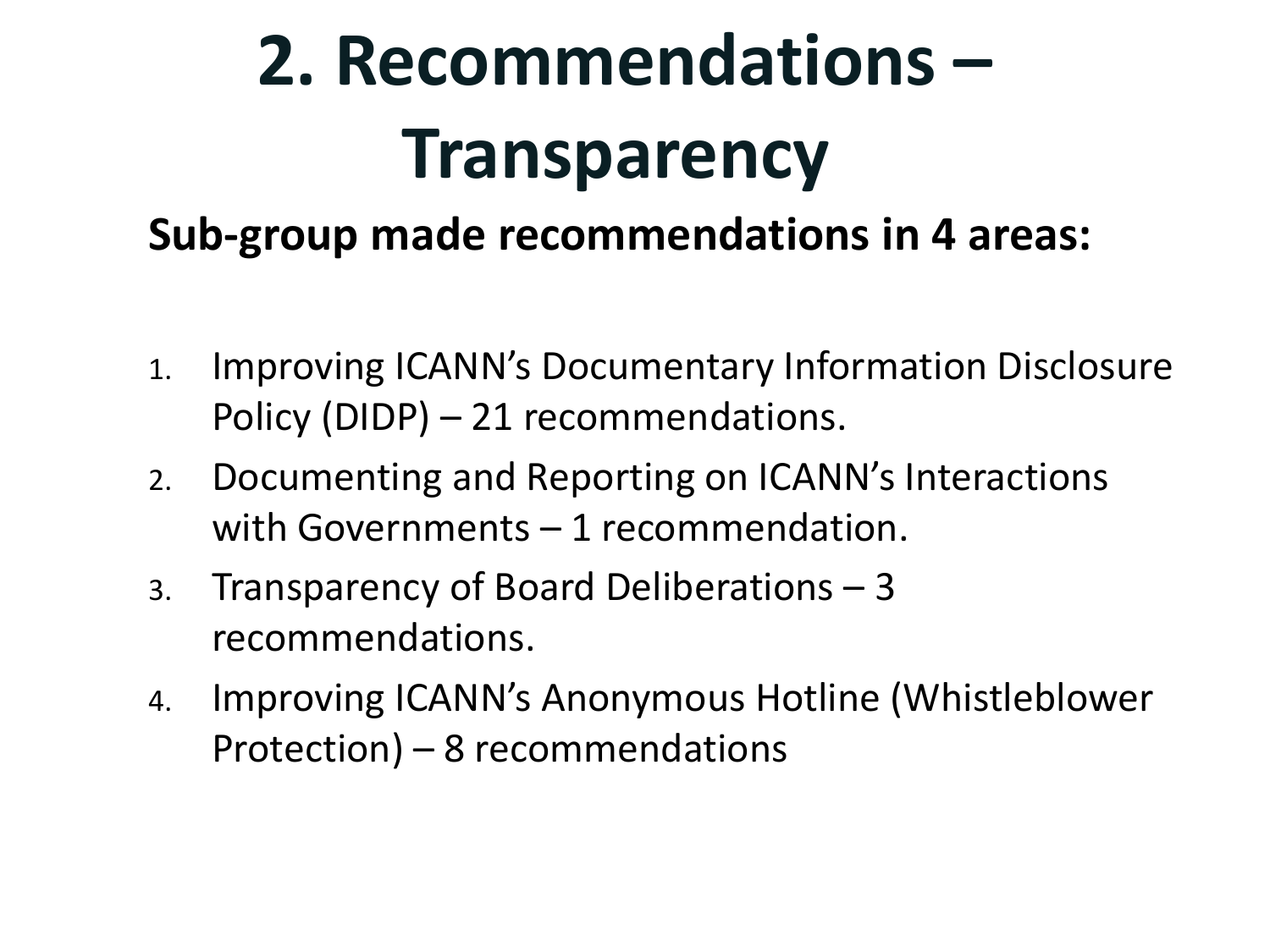## **3. Process going forward**

- The public consultation on the complete set of WS2 recommendations should be launched mid-March 2018 and should close in early May 2018.
- The CCWG-Accountability-WS2 will review the comments and make any final adjustments prior to ICANN 62.
- The objective is for the CCWG-Accountability-WS2 to approve its final report at ICANN 62, Panama City, and submit it for chartering organization approval.
- Once approved by the chartering organizations it will be submitted for Board approval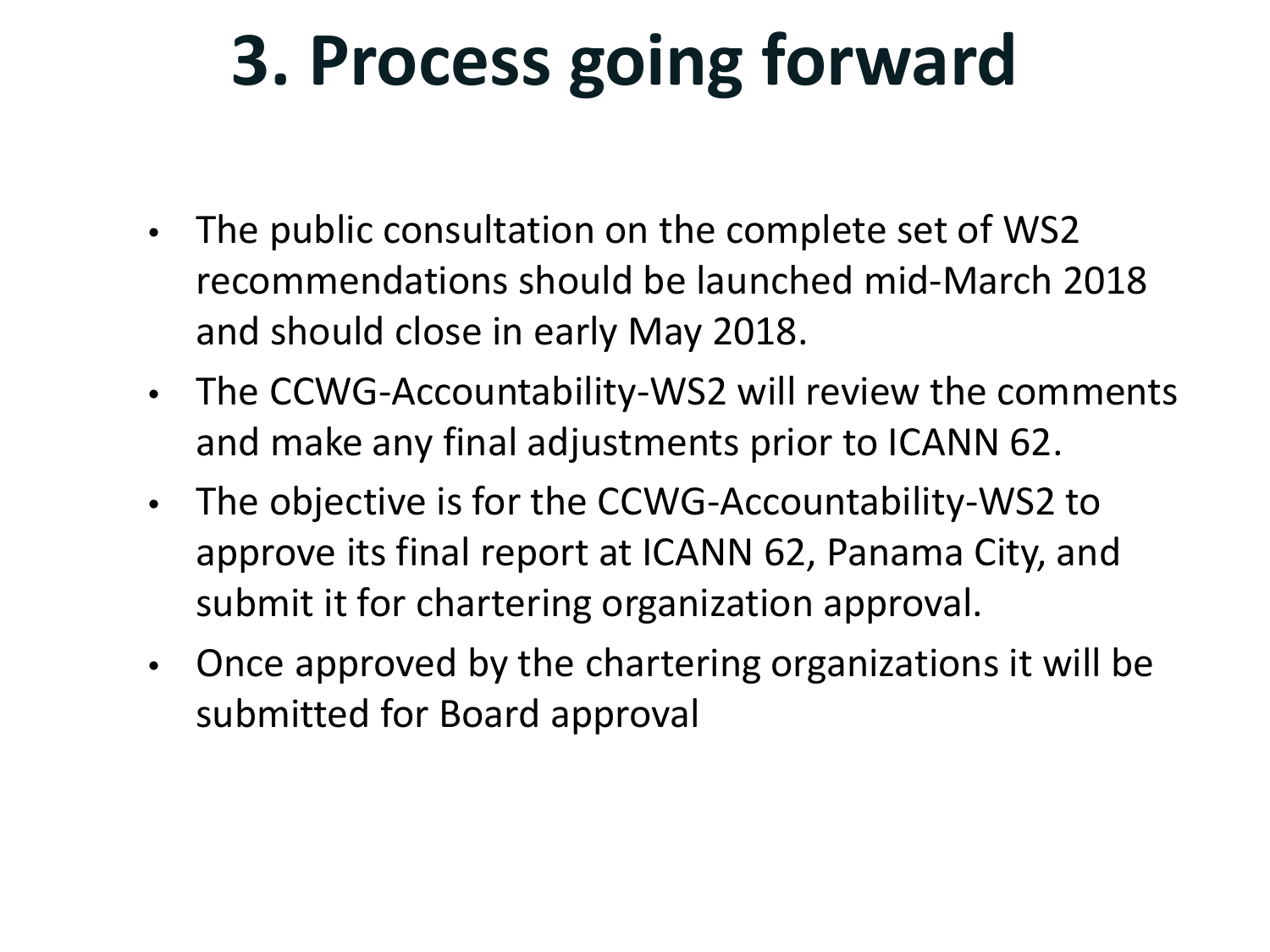## **3. Process going forward**

Note: In response to the Board questions on prioritization and costs for implementation the CCWG-Accountability-WS2 has responded:

• **Prioritization and funding for implementation of recommendations is beyond the scope and capacity of WS2 and rests with ICANN and the community. The CCWG-Accountability-WS2 proposes to establish a small implementation team to assist ICANN and the community to ensure the implementation plan preserves the spirit of the recommendations and provide any interpretation advice as required.**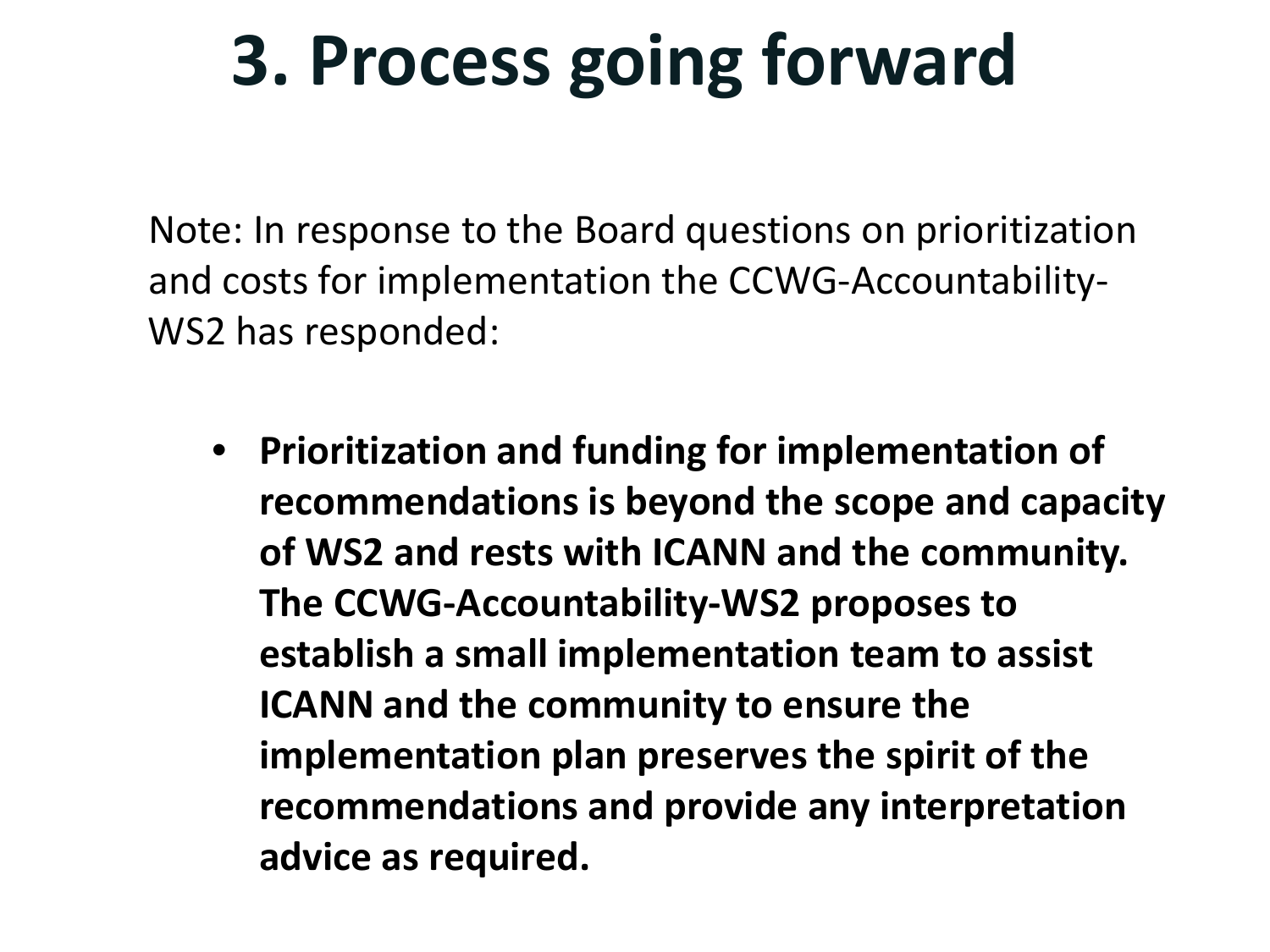#### **4. Questions?**

 All CCWG-Accountability-WS2 material can be found on its wiki at [https://community.icann.org/display/WEIA/WS2+-](https://community.icann.org/display/WEIA/WS2+-+Enhancing+ICANN+Accountability+Home) +Enhancing+ICANN+Accountability+Home